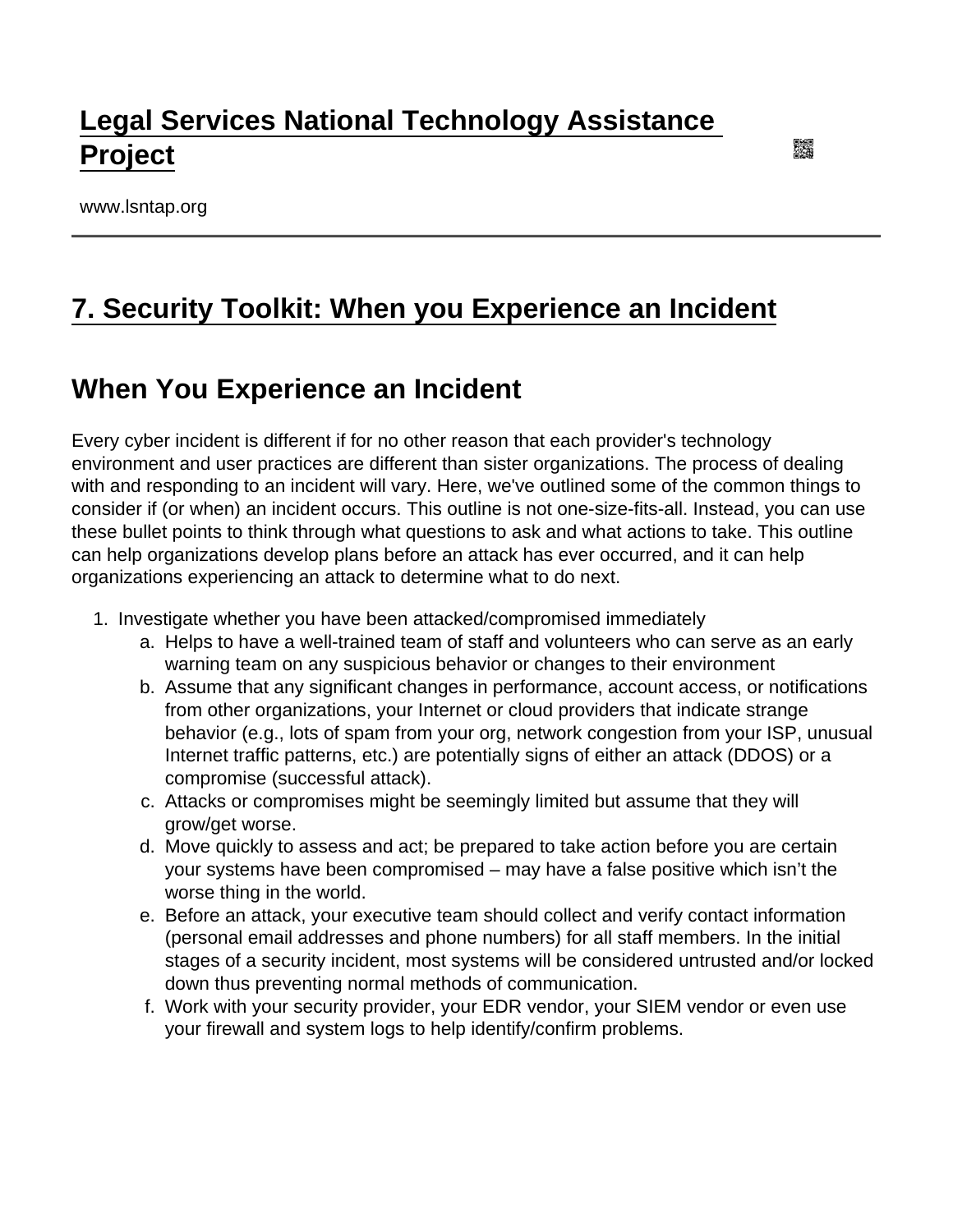- g. An attack with cryptoware may be noticed by users before it has completed its spread and encryption – so shutting down or cutting off access may limit damage.
- 2. Consult and follow your cyber security incident response policy.
- 3. If you don't have a cyber incident response policy, consider:
	- a. Communicating with your leadership via out-of-band phone, text, chat, etc.
	- b. What your IT and leadership team understand about how the attack was able to gain access the environment is tentative knowledge and may be wrong.
	- c. If you have cybersecurity insurance, contact your agent.
	- d. If you have cybersecurity counsel or general counsel, contact them.
	- e. Designating an incident captain, coordinator, or manager typically/ideally not someone from the IT team.
	- f. Communicating with your staff as appropriate on what they can expect and what they can communicate to others.
	- g. With respect to communications, despite any initial conclusions with respect to the nature of the incident and its impact, the organization should expect those conclusions may be wrong or may represent only a partial understanding of the incident.
	- h. Generally, don't communicate about a potential incident publicly or with third parties until advised by your leadership or counsel.
	- i. Talking to your tech team / tech partners for additional assistance.
	- j. Attempting to isolate and shutdown access to systems.
		- 1. Where possible maintain remote connectivity for IT to manage access.
		- 2. Restrict inbound and outbound firewall traffic to only IT personnel/remote connectivity from trusted public Ips.
		- 3. Limit or stop traffic across all endpoints. For instance, on virtual servers, disable the virtual NIC.
		- 4. Talk with your cloud service providers about limiting or stopping traffic (case management, document management, email, etc.)
		- 5. Reset all passwords, including administrators, users, service accounts, temp accounts, guest accounts, etc.
		- 6. Review user accounts for anything that may have been suspiciously added.
		- 7. Talk with your cloud service providers about doing the same (case management, document management, email, etc.).
		- 8. Collect and backup all log information from all systems including servers, firewalls, VPNs, email, etc.
		- 9. If there is a ransomware note or a malicious email, get a copy of it.
		- 10. Take screenshots of any unusual activity, such as logins from unknown accounts, antivirus/EDR pop-ups, configuration changes, etc.
		- 11. Create a detailed timeline of all events from the moment you became aware of the security incident.
		- 12. Be careful not to alter/delete any potential evidence that can be used by the forensics company.
		- 13. Attempt to identify the source of the security breach. The compromise may have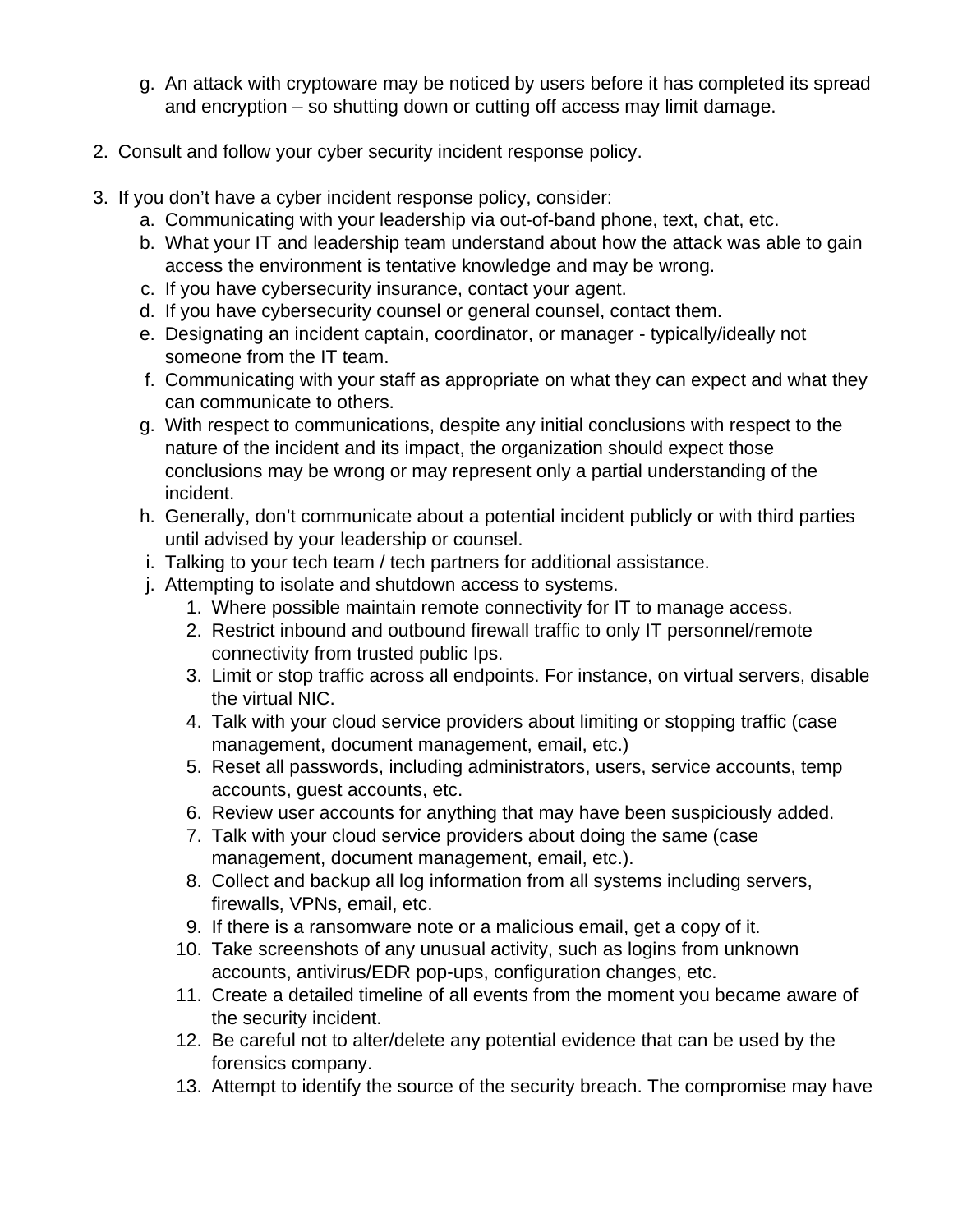occurred from malware, phishing email, misconfigured firewall rule, zero-day exploit, easily guessable password, etc. Check all servers and networking devices (i.e., firewalls, VPNs, email, etc.) for suspicious login activity.

- k. If you don't have cybersecurity insurance, you will likely need to:
- i. Get IT and legal help from partners who have worked on cyber incidents.
- l. Working quickly to mitigate the damage.
- m. Getting outside expertise to Investigate the incident, determine the extent of the damage, determine, to the extent possible, whether there was data access or exfiltration.
- n. Decide whether and how to negotiate with the criminals involved there are firms that specialize in these negotiations.
- o. Plan for and securely restore technology services:
	- 1. Consult with your insurance/security/legal teams before proceeding.
	- 2. May need to do this on alternative physical or virtual network and system environment in case confidence is low that the security breach has been identified or if you need the affected environment for forensic analysis.
	- 3. Will likely need to greatly expand logging and monitoring of the environment.
	- 4. Likely need to install EDR software.
		- a. May need to prioritize which services to restore.
	- 5. May want to avoid restoring unnecessary or out-of-date, insecure systems or network infrastructure.
		- a. Assume that accounts and access can be compromised again.
		- b. Consider MFA deployment across all systems on an expedited basis.
		- c. Review privileges and limit to the extent feasible.
		- d. Modify password policies to be more stringent, if necessary.
		- e. Consider modifying any sharing policies/configurations that were previously in place (i.e., disable sharing via anonymous links).
		- f. Adjust or implement stronger email security systems to protect against malicious attachments/links and email security attacks such as phishing and business email compromises (BEC).
		- g. Provide users with security awareness training.
		- h. Restrict who has remote access (if that is even possible with COVID).
		- i. Review firewall rules for any old/unused rules and disable them.
		- j. Revise firewall rules to be more restrictive.
	- 6. Monitor electronically and with all users on high alert.
	- 7. Decide what changes to make to improve security (to avoid a repeat attack).
- p. Work on communications/compliance as necessary (regulators/government entities, funders, clients, employees, and the public).
- 3. Complications
	- a. Backups are not comprehensive, up-to-date, and accessible.
		- i. Not certain whether the backups have backed-up the security compromise might be restore access/backdoor.
	- b. Not enough capacity in the environment to setup the restored environment.
	- c. It may take a long time to recover massive data, especially when restoring from cloud-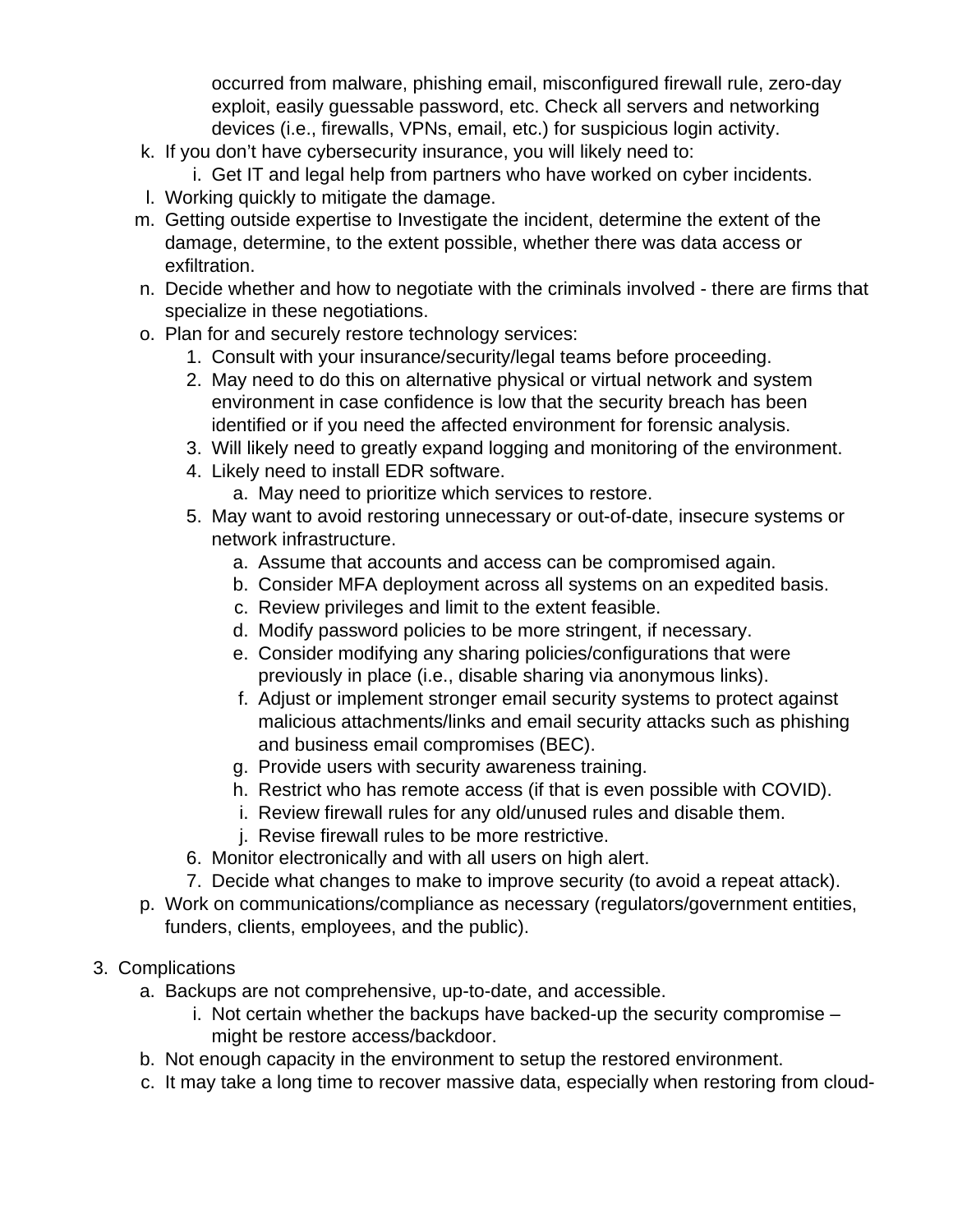based backups on slow internet connections.

- d. Criminals are posting exfiltrated data on the dark web/shame sites.
- e. Criminals sell reconnaissance information to other criminals. There is potential for another attack.
- f. Forensic analysis is inconclusive.
- g. Not enough/inaccessible IT documentation to rebuild the environment. May be missing installer packages for critical software or detailed configurations needed for certain connections/applications.
- h. Outdated IT credentials to access systems or networking devices.

#### **Have Insurance**

Cyber insurance is essential in helping your organization recover after a data breach. Insurance can help with costs that can include business disruption, equipment damage, legal fees, public relations expenses, forensic analysis, and costs associated with legally mandated notifications. Insurance also helps companies comply with state regulations that require a business to notify customers of a data breach involving personally identifiable information.

Cybersecurity insurance policies can also cover customer notifications in the event of a breach, an option to monitor the information of anyone impacted for a specified period, and payment of costs incurred in the recovery of compromised data.

## **Identification of an Incident**

Typically, most legal aid providers identify a possible incident when system performance or access issues, including access to files, becomes an issue that users bring to their IT team. It also happens that another user working for another organization in the community gets spam from the legal aid organization contacts the users they typically work with to alert them, or some law enforcement agency reaches out to inform the provider that they may be a victim of an incident. (It is important that such a notification by third parties be screened as possible cyberattack itself.)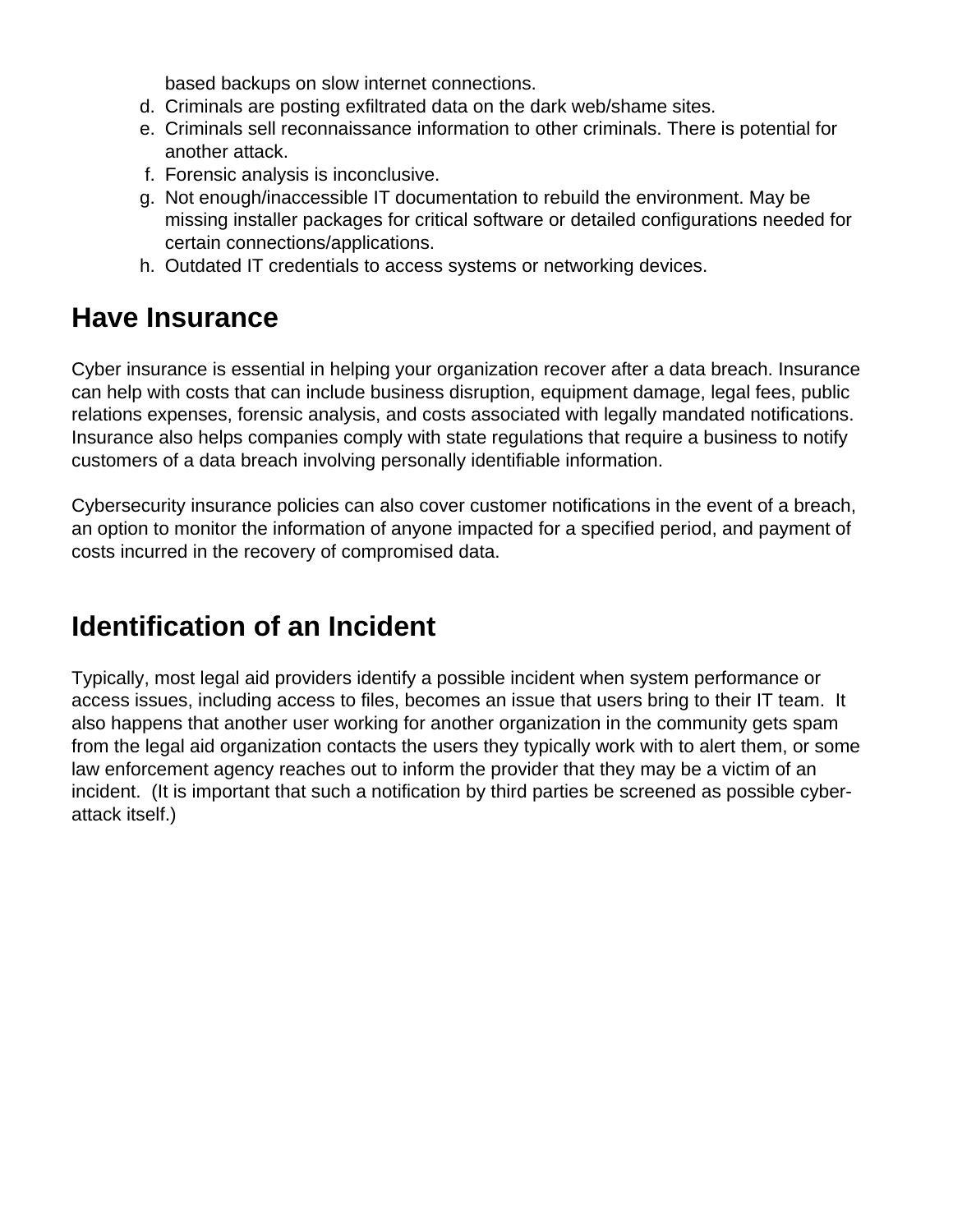Generally, the earlier an incident is identified, the better. Early identification helps limit access, damage, and costs while improving the ability of forensic experts to determine the cause of the incident and the security lapses that need to be addressed. Increasingly, organizations are using more sophisticated tools, such as endpoint detection and response (EDR) software, and security services, such as third-party provided security information and event management (SIEM) services, to monitor and identify incidents earlier and intervene more quickly to stop an incident before the access or damage is more significant. Any monitoring might lead to false positives that might in term lead to unnecessary stress and response. It is important to work with your IT team/partner to tune any monitoring tools to reduce the number of false positive alerts. Typically, this work takes weeks or possibly longer after new systems are implemented. Similarly, training users on cyber security awareness will help improve the quality of user reporting on odd email and performance issues.

# Common Cyber Attacks

The FBI recently released its [2022 report](https://www.ic3.gov/Media/PDF/AnnualReport/2021_IC3Report.pdf) on 2021 Internet Crime that is worth reading or skimming to get a better sense of the prevalence of different cybercrime. Another great resource is from Fortinet, a security hardware, software and services firm, on the top 20 cyber-attack types. Visit their [web page](https://www.fortinet.com/resources/cyberglossary/types-of-cyber-attacks) for a plain language understanding of the different attack types and what organization can do to help prevent them.

## Exercise: Sample Incident and Response

Below is a fact pattern describing a typical data breach. It outlines several actions taken by a member of staff in one column, and in the second column it outlines a list of places to review from the toolkit while considering the fact pattern. Try to spot the things the member of staff has done that increase risk. Think about what you would do in that situation. Use the fact pattern as a tool for discussing security with the rest of your office.

| <b>Fact Pattern</b>                                                                                                                                                                                                                                                                                                         | <b>Issues</b>              |
|-----------------------------------------------------------------------------------------------------------------------------------------------------------------------------------------------------------------------------------------------------------------------------------------------------------------------------|----------------------------|
| You are working on an immigration<br>case with a pro bono attorney at a<br>private law firm. There is a sudden<br>emergency that requires documents<br>to be filed urgently. You need to get<br>more confidential client information<br>immediately to meet the deadline and<br>share it back with the pro bono<br>counsel. | ٠<br>External data sharing |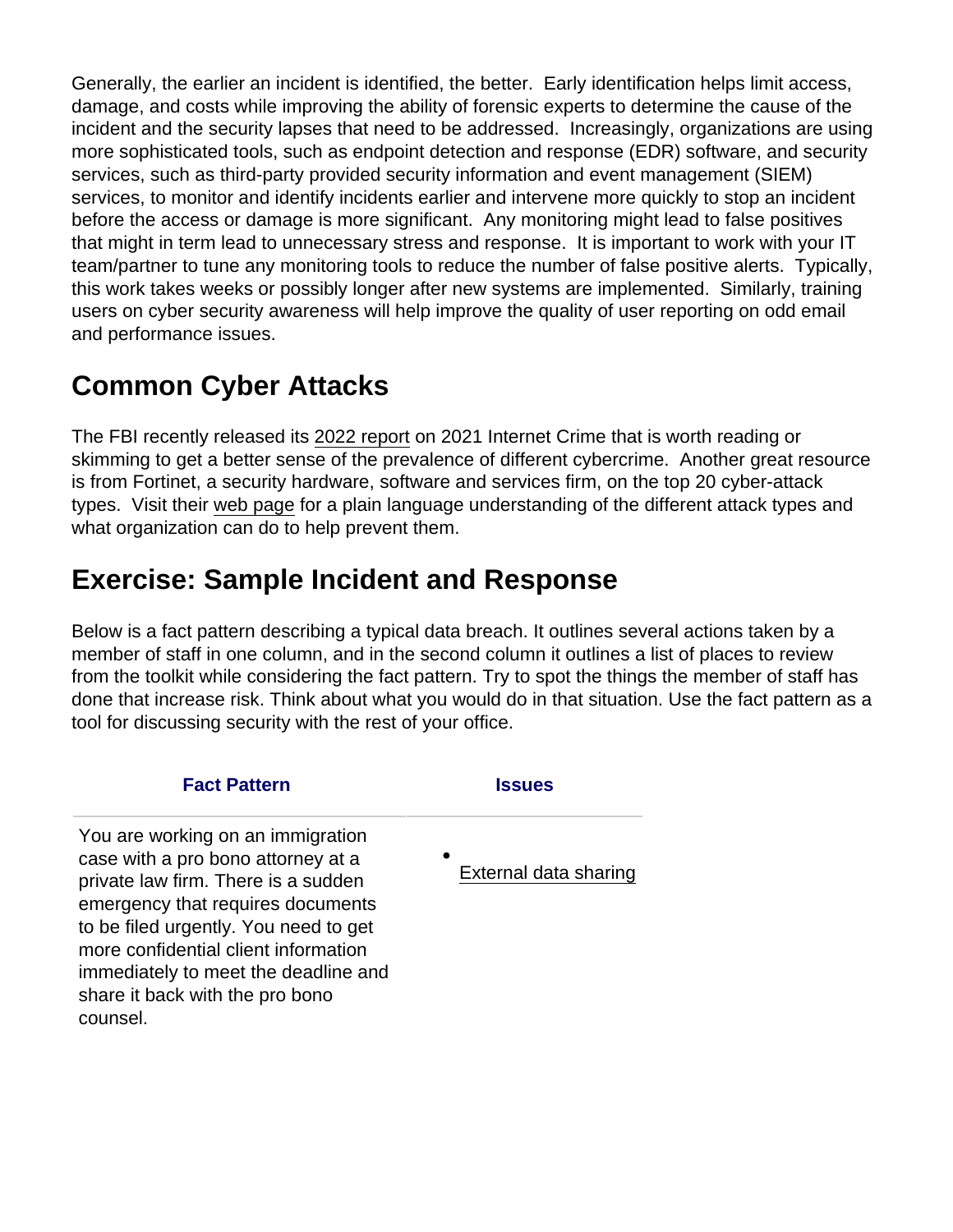#### **Fact Pattern Issues**

This has all unfolded, while at the airport with your family, as you head to your cousin's wedding. You think, "I've got time, 6-hour plane ride—I'll get it all done in no time". You log into the airport's public Wi-Fi and begin downloading the client's data and texting the client about the documentation that is outstanding.

In flight you connect to the free inflight airplane wireless network, login to your 365 Webmail to review the document from the pro bono lawyer and save it on your laptop. You also;

- Remote into your firm's terminal server and find a few documents that you need to reference.
- Use the email client to email those documents to your Gmail account, so that you can easily download them onto your Mac.
- Your client sends MMS texts to you with copies of their documentation and additional documents are emailed from their yahoo account – you can easily airdrop the images on to your Mac.

[Wi-Fi](https://www.lsntap.org/node/383/48-security-toolkit-other-tips-technology-setup), [Encryption,](https://www.lsntap.org/node/382/47-security-toolkit-encryption) [Data sharing](https://www.lsntap.org/node/380/45-security-toolkit-data-sharing), and [Personal Devices](https://www.lsntap.org/node/383/48-security-toolkit-other-tips-technology-setup)

[Wi-Fi](https://www.lsntap.org/node/383/48-security-toolkit-other-tips-technology-setup) and [Passwords](https://www.lsntap.org/node/381/46-security-toolkit-password-management)

- [Remote Work](https://www.lsntap.org/node/383/48-security-toolkit-other-tips-technology-setup)
- [Email security](https://www.lsntap.org/node/379/44-security-toolkit-email-security)
- [Personal devices](https://www.lsntap.org/node/383/48-security-toolkit-other-tips-technology-setup) and [Encryption](https://www.lsntap.org/node/382/47-security-toolkit-encryption)